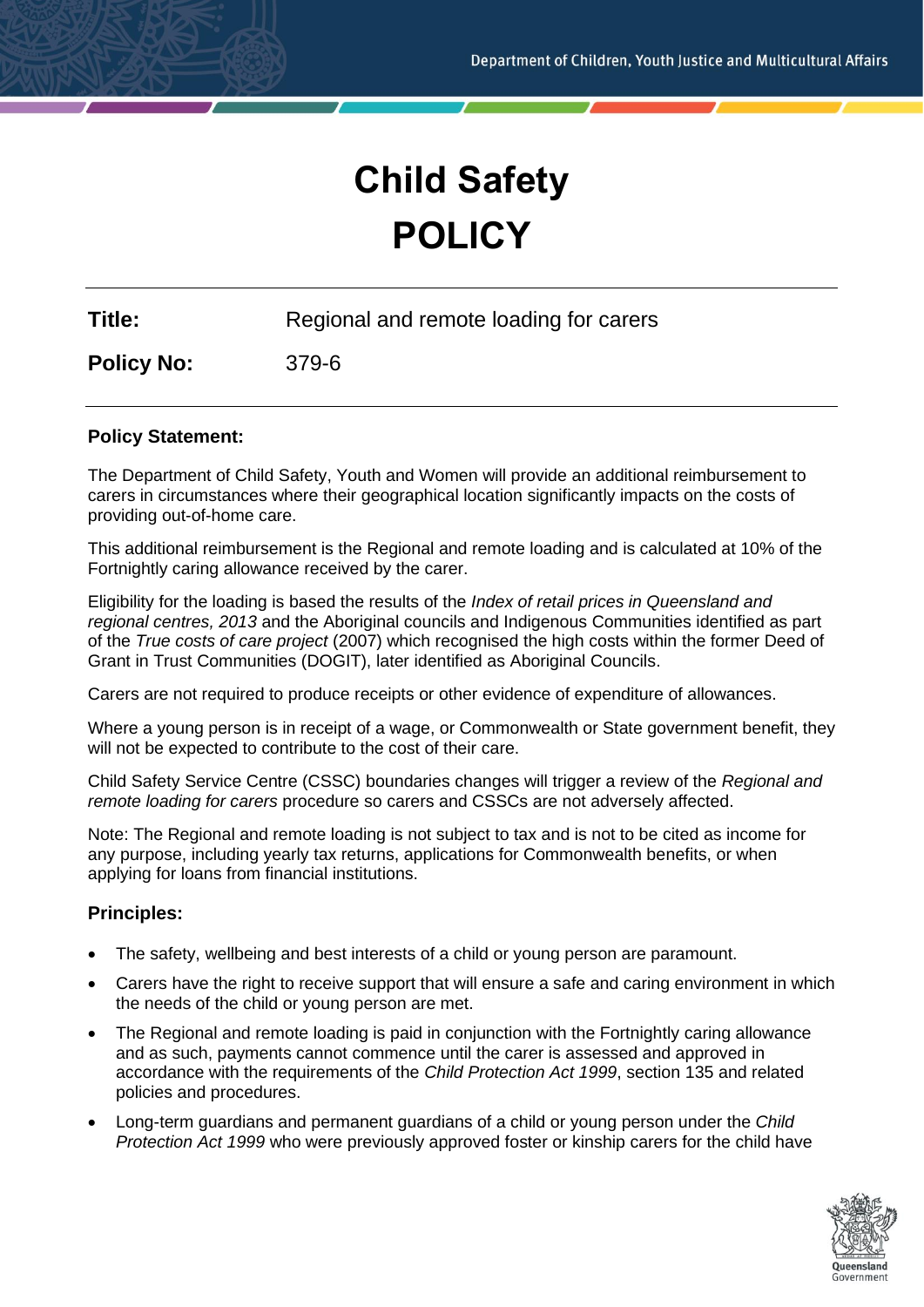the right to receive support that will contribute towards the ongoing stability of the guardianship care arrangement.

## **Objectives:**

The objective of this policy is to inform Child Safety officers of the eligibility requirements for the Regional and remote loading and ensure that carers and guardians who are significantly impacted by their geographical location are reimbursed for the cost of providing out-of-home care.

# **Scope:**

This policy and associated procedure guide the decisions and actions of Child Safety staff in relation to the provision of the Regional and remote loading to carers. The term *carer* includes:

- approved foster carers
- approved kinship carers
- provisionally approved carers
- long-term guardians of a child or young person under the *Child Protection Act 1999* who were previously approved foster or kinship carers for the child
- permanent guardians of a child or young person under the *Child Protection Act 1999* who were previously approved foster or kinship carers for the child.

## **Roles and Responsibilities:**

Roles and responsibilities related to the use of Regional and remote loading for carers are outlined in the associated procedure.

Roles and responsibilities related to out-of-home care placements, and children and young people subject to long-term guardianship orders to suitable persons or permanent care orders are contained in the Child Safety Practice Manual.

## **Authority:**

*Child Protection Act 1999 Adoption Act 2009 Financial Accountability Act 2009* 

## **Delegations:**

Refer to the instruments of delegation for decisions made under the *Child Protection Act 1999.*

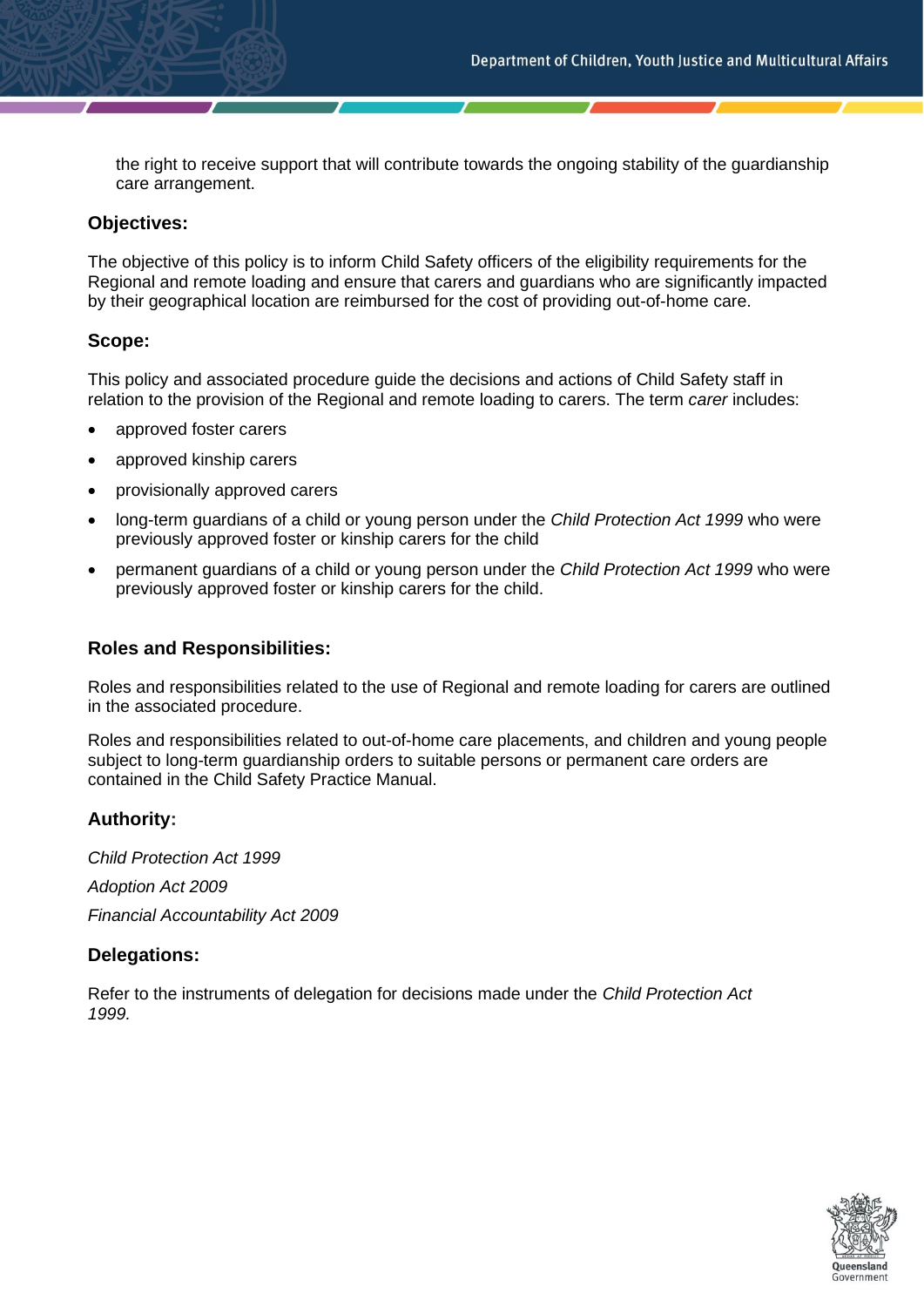| Records File No.:    | <b>NA</b>                                  |
|----------------------|--------------------------------------------|
| Date of approval:    | 28 August 2015                             |
| Date of operation:   | 14 November 2016                           |
| Date to be reviewed: | 28 August (Minor update 18 October 2018)   |
|                      |                                            |
| Office:              | Department of Child Safety Youth and Women |
| <b>Help Contact:</b> | <b>Operational Support</b>                 |

#### **Links:**

#### **Procedures**

Regional and remote loading for carers (379-6)

#### **Related Policies**

Child Related Costs – Carer support (597) Child Related Costs – Client support and family contact (598) Child Related Costs – Education support (599) Child Related Costs – Long-term guardian support (608) Child Related Costs – Medical (596) Child Related Costs – Outfitting (600) Child related costs – placement funding (628) Child related costs – placement support funding (629) Child Related Costs – Travel (595) Complex Support Needs Allowance (612) Dual payment of carer allowances (289) Expenses – Fortnightly caring allowance and inter-state foster payments (365) Expenses General (FSE001) High support needs allowance (296) Special Payments (including Ex-gratia) (FSE009) Supporting children in the care of long-term guardians (607)

# **Related Legislation or Standard**

*Child Protection Act 1999 Child Protection Regulation 2011 Adoption Act 2009* 

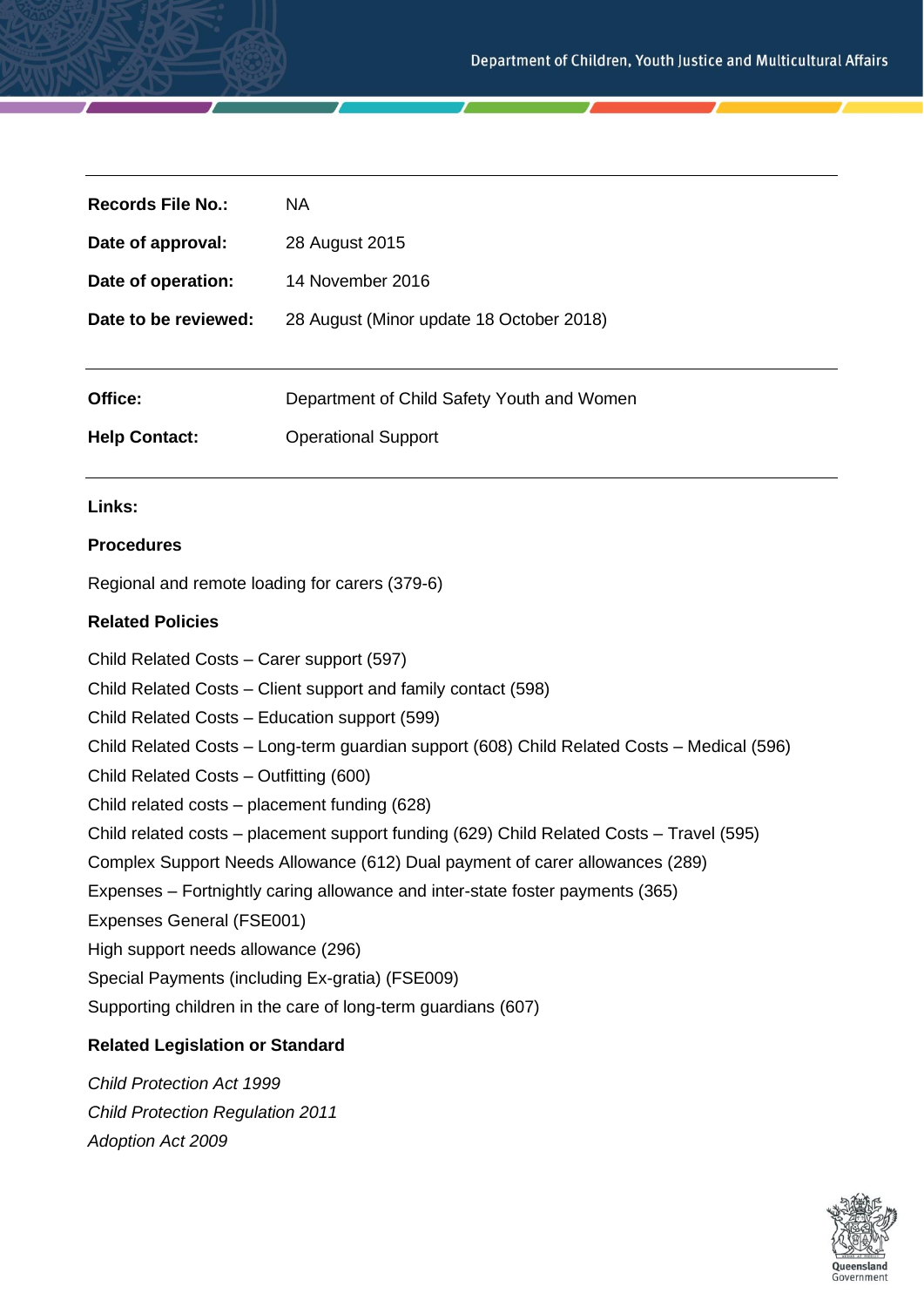Statement of Commitment between the Department of Communities, Child Safety and Disability Services and the foster and kinship carers of Queensland

## **Rescinded Policies**

- 379-5 Regional/remote loading for carers
- 379-1 Expenses Regional/Remote Loading for Carers